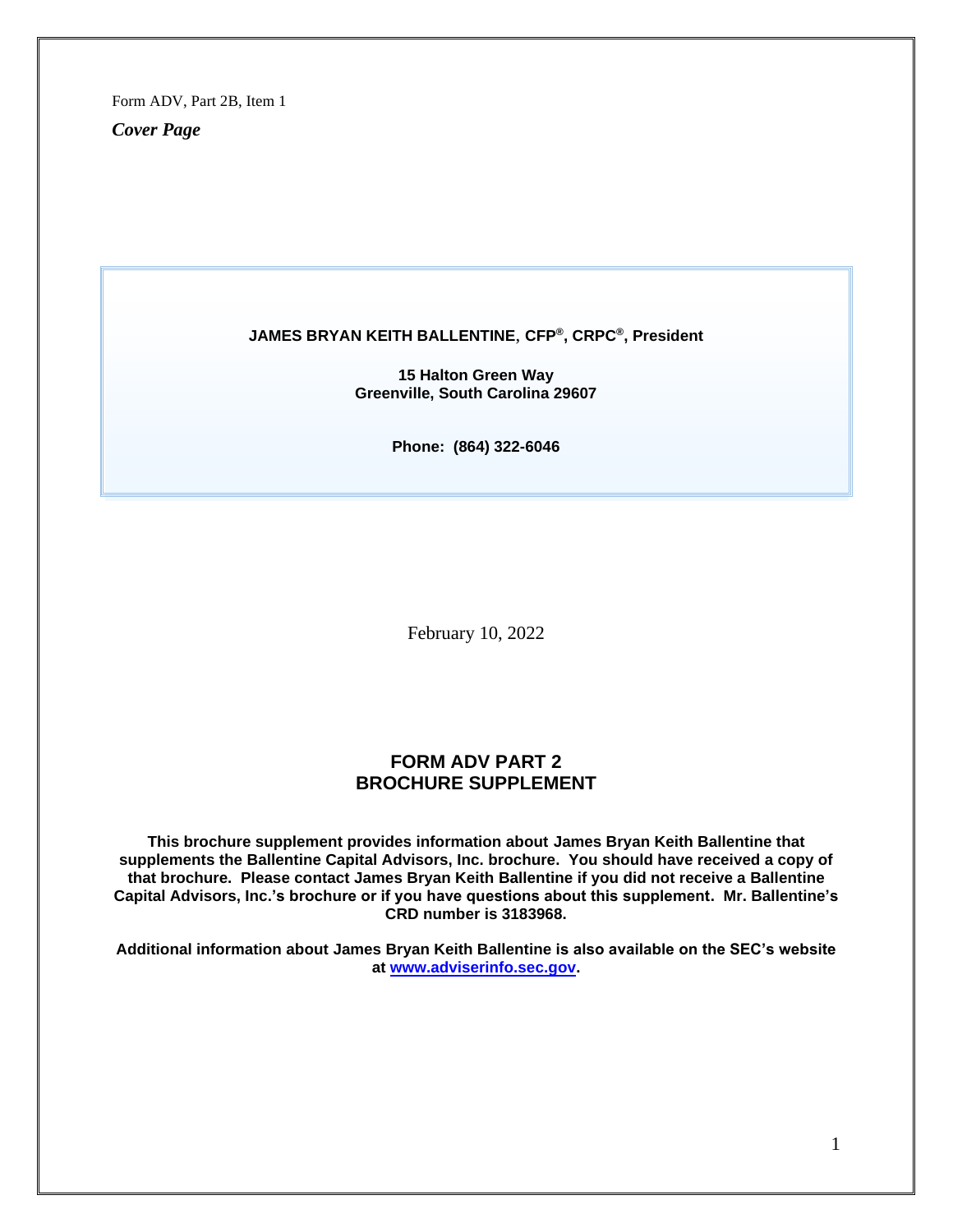Form ADV, Part 2B, Item 2 *Educational Background and Business Experience*

James Bryan Keith Ballentine, CFP®, CRPC**®** President Year of Birth: 1973

# **Business Background:**

Ballentine Capital Advisors, Inc., President, May 2006 - Present

Ballentine Capital Management, Inc., President, April 2002 - Present

Triad Advisors, Inc., Registered Representative, May 2006 – November 2021

# **Educational Background:**

University of South Carolina, Bachelor of Science in Business Administration

# RELEVANT DESIGNATIONS:

# CERTIFIED FINANCIAL PLANNER ™ Practitioner (CFP®)

This program is sponsored by the CFP Board of Standards. Before applying for the CFP® Certification Examination, you need to meet the six course education requirements (or their equivalent) as set by CFP Board as well as a financial plan development course registered with CFP Board. Additionally, a bachelor's degree (or higher), or its equivalent, in any discipline, from an accredited college or university is required to attain CFP® certification. Additional requirements include successful completion of the CFP® Certification Examination, which tests your ability to apply your financial planning knowledge to client situations. The 10-hour exam is divided into three separate sessions. Because of the integrated nature of financial planning, however, each session may cover all topic areas (personal financial planning, risk management, income taxes, investments, retirement planning, and estate planning). In addition to the education requirements, there is an experience requirement, which is currently at least three years of qualifying full-time work experience in personal financial planning. There are additional requirements for candidates and registrants to pass Fitness Standards and a Background Check and to agree to abide by CFP Board's Code of Ethics and Professional Responsibility, Rules of Conduct and Financial Planning Practice Standards. Certificants must continue to meet continuing education requirements which presently include obtaining 30 hours of continuing education in selected subjects every two

CHARTERED RETIREMENT PLANNING COUNSELOR (CRPC®)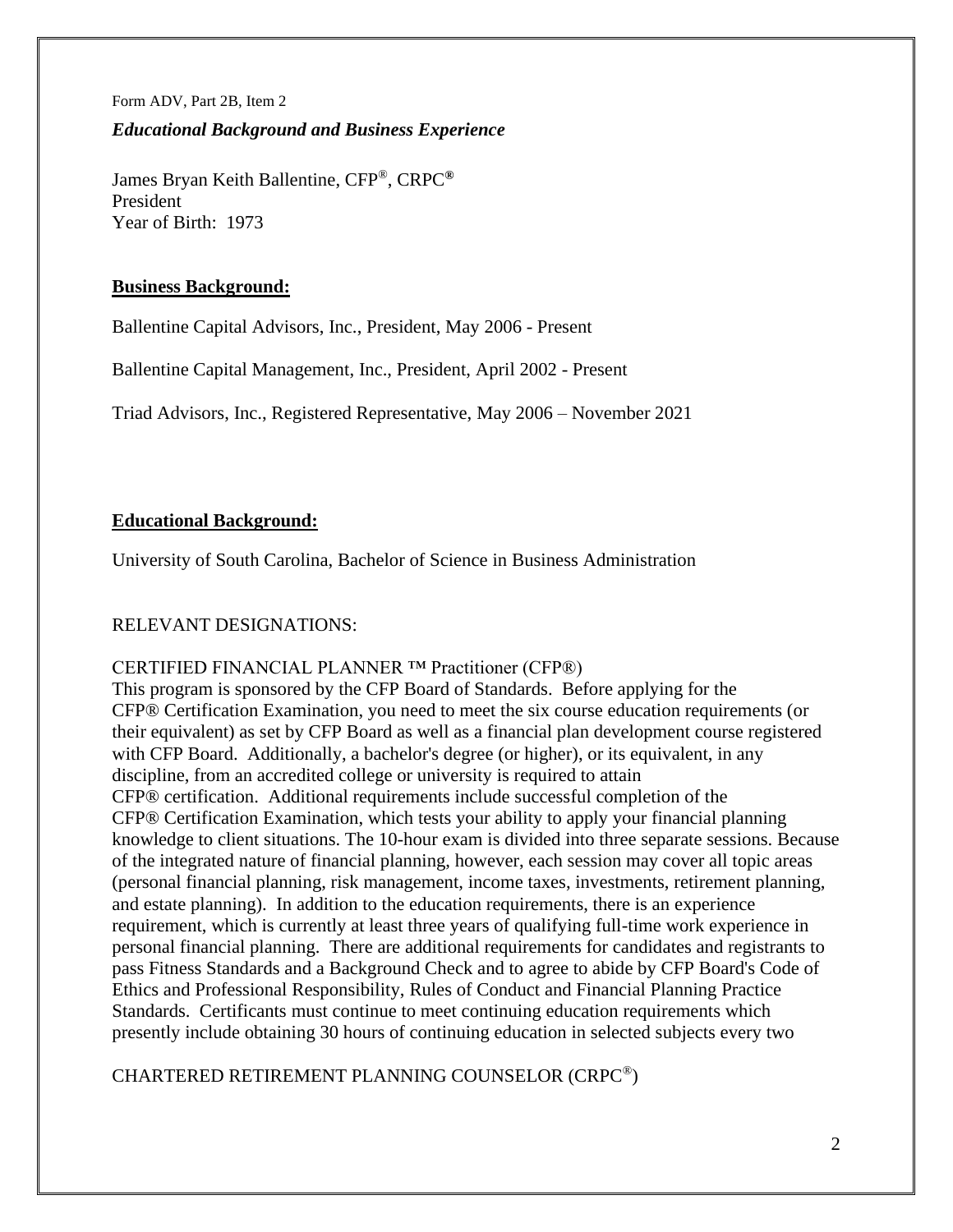Chartered Retirement Planning Counselor (CRPC) is a professional financial planning designation awarded by the College for Financial Planning. Individuals may earn the CRPC designation by completing a study program and passing a final multiple-choice examination. The CRPC program is developed with a focus on client-centered problem solving. Applicants gain in-depth knowledge of individuals' needs both before and after retirement. The College for Financial Planning describes the program as helping financial planners and advisers define and create a "road map for retirement" for their clients. Successful applicants earn the right to use the CRPC designation with their names for two years, which can improve job opportunities, professional reputation and pay. Every two years, CRPC professionals must complete 16 hours of continuing education and pay a small fee to continue using the designation.

Form ADV, Part 2B, Item 3

### *Disciplinary Information*

Mr. Ballentine does not have any reportable disciplinary disclosures.

Form ADV, Part 2B, Item 4

#### *Other Business Activities*

James Bryan Keith Ballentine has a financial industry affiliated business as an independent insurance agent. Not more than 30% of his time is spent on these activities. From time to time, he offers clients advice or products from those activities. He may receive separate yet typical compensation in the form of commissions for the sale of insurance products.

These practices represent a conflict of interest because it gives Mr. Ballentine an incentive to recommend products based on the commission amount received. This conflict is mitigated by the fact that Mr. Ballentine has a fiduciary responsibility to place the best interest of the client first and the clients are not required to purchase any products. Clients have the option to purchase these products through another insurance agent of their choosing.

Mr. Ballentine is also a Member of BC Holdings, LLC (since 2004) and 2 AB Holdings LLC (since 2020).

Form ADV, Part 2B, Item 5

#### *Additional Compensation*

James Bryan Keith Ballentine does not receive any economic benefit from anyone, who is not a client, for providing advisory services.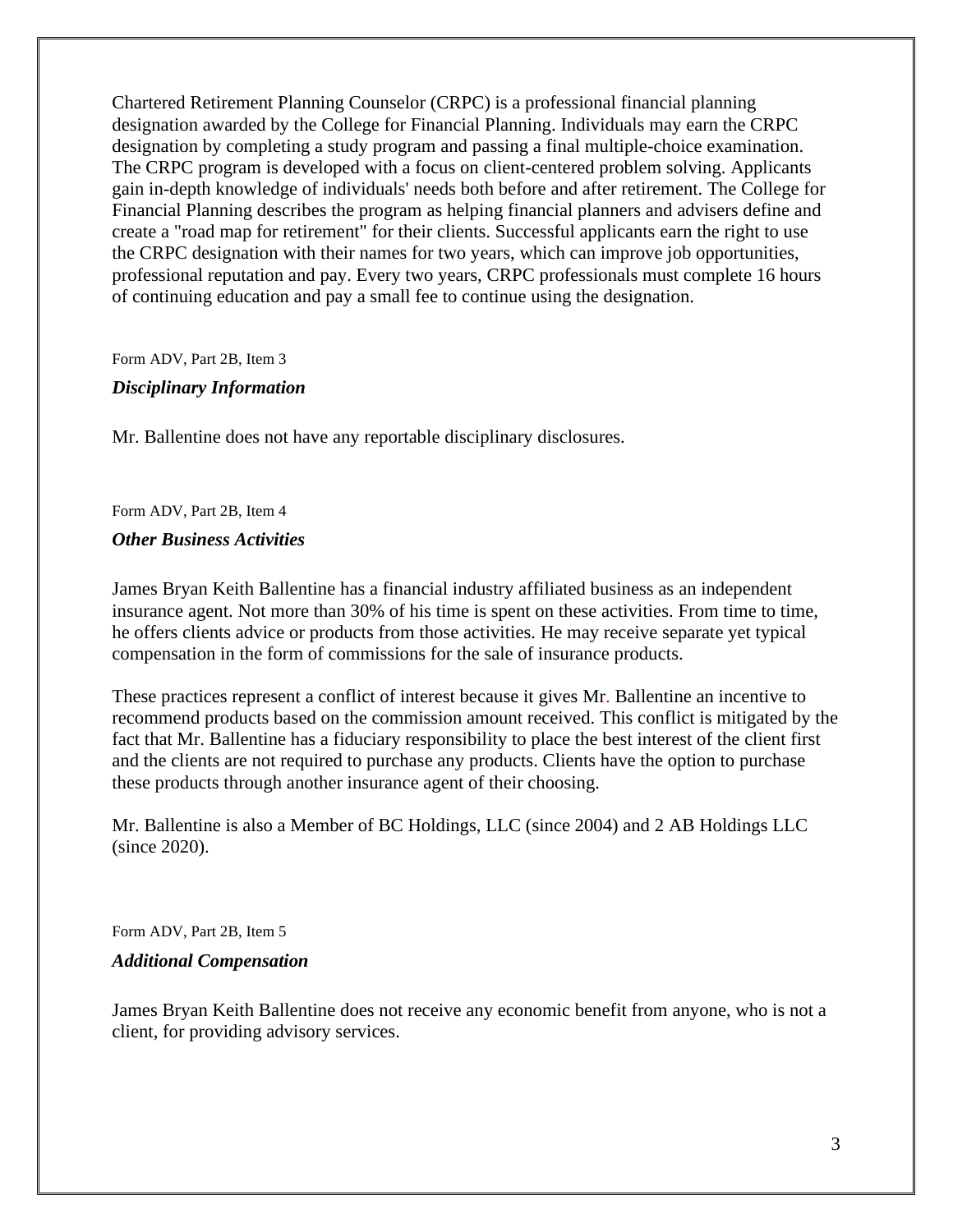### *Supervision*

Ballentine Capital Advisors, Inc. has written supervisory procedures in place that are reasonably designed to detect and prevent violations of the securities laws, rules, and regulations of the Securities and Exchange Commission Investment Advisers Act of 1940. Mr. Ballentine is an Investment Advisory Representative ("IAR") of the firm and is supervised by Anthony Colancecco, Chief Compliance Officer. He can be reached at (864) 322-6046.

Form ADV, Part 2B, Item 7

### *Requirements for State-Registered Advisers*

James Bryan Keith Ballentine does not have any reportable disciplinary events required to be disclosed in this section.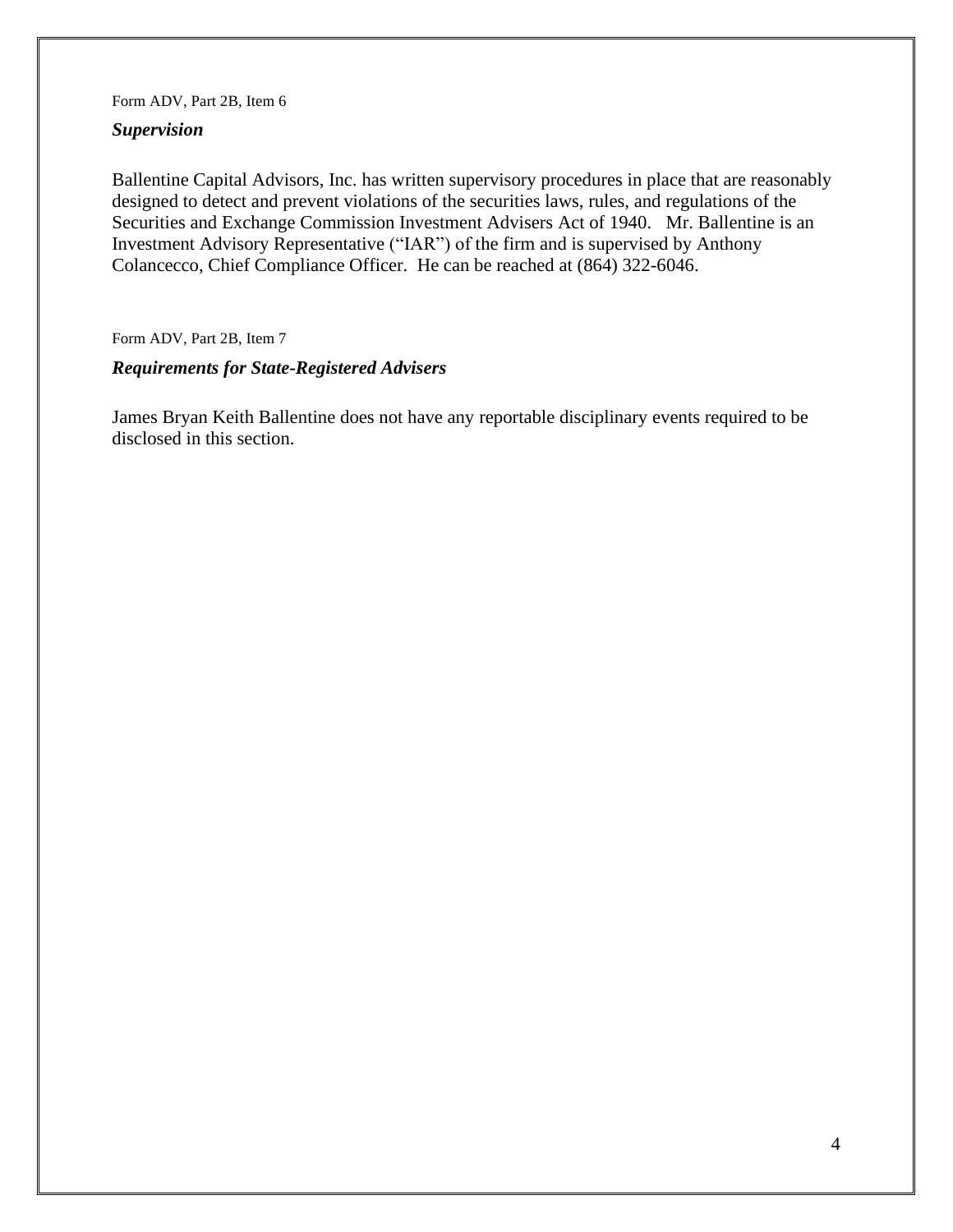*Cover Page*

#### **ANTHONY R. COLANCECCO, JR.**, **CFP®, CRPC®, Chief Operating Officer**

**15 Halton Green Way Greenville, South Carolina 29607**

**Phone: (864) 322-6046**

February 10, 2022

### **FORM ADV PART 2 BROCHURE SUPPLEMENT**

**This brochure supplement provides information about Anthony R. Colancecco, Jr. that supplements the Ballentine Capital Advisors, Inc. brochure. You should have received a copy of that brochure. Please contact Anthony R. Colancecco, Jr. if you did not receive a Ballentine Capital Advisors, Inc.'s brochure or if you have questions about this supplement. Mr. Colancecco's CRD number is 6247436.**

**Additional information about Anthony R. Colancecco, Jr. is also available on the SEC's website at [www.adviserinfo.sec.gov.](http://www.adviserinfo.sec.gov/)**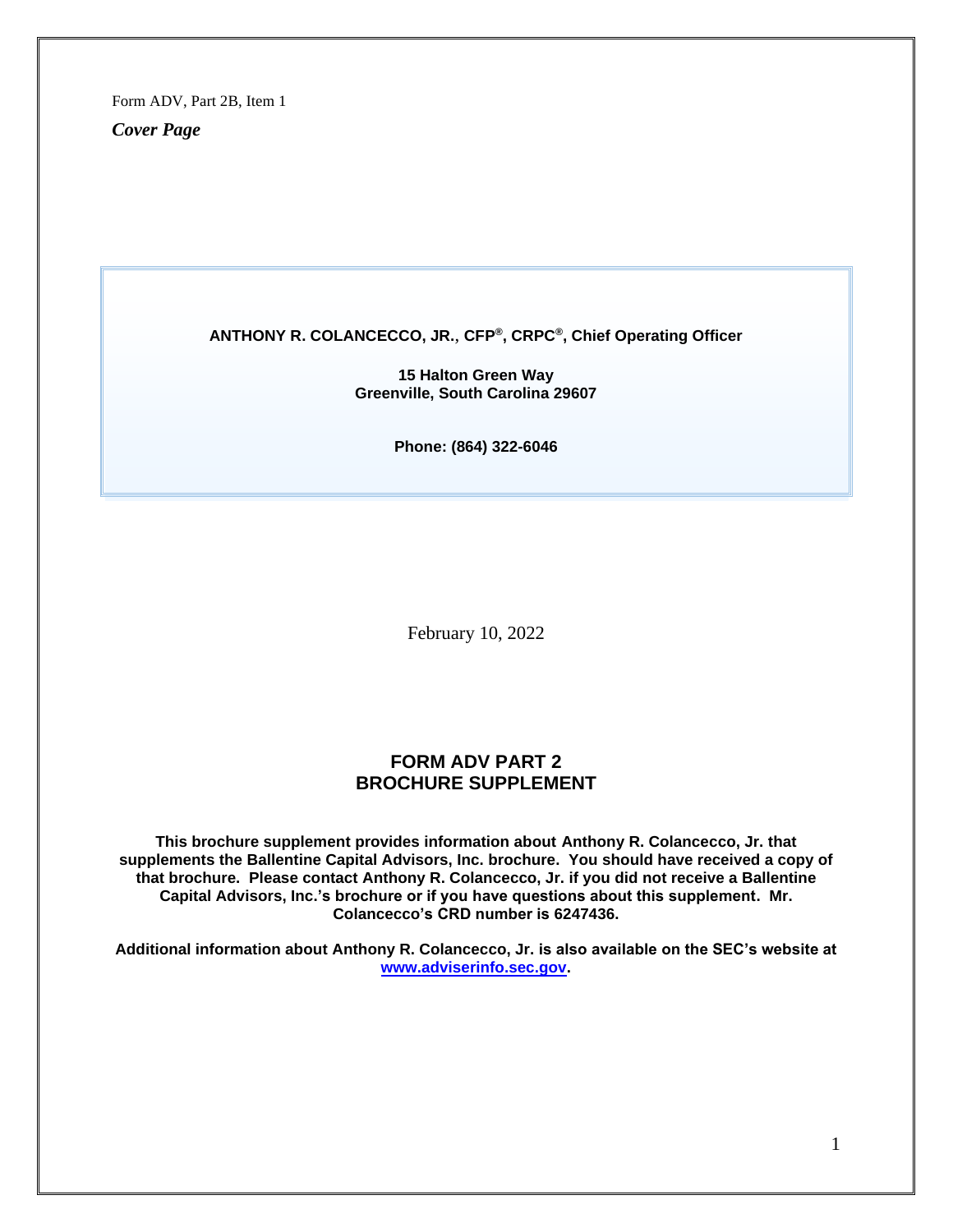### *Educational Background and Business Experience*

Anthony R. Colancecco, Jr., CFP®, CRPC**®** Chief Operating Officer and CCO Year of Birth: 1987

### **Business Background:**

Ballentine Capital Advisors, Inc., Chief Operating Officer and CCO, October 2019 - Present

Triad Advisors, LLC, Registered Representative, September 2019 – November 2021

Efficient Advisors, LLC, Director of Advisor Services and Operations, January 2017 – October 2019

Apexium Financial LP, Operations, October 2016 – April 2017

Efficient Advisors, LLC, Operations Manager, January 2010 – August 2016

### **Educational Background:**

Pennsylvania State University, Bachelor of Science in Financial Services

## RELEVANT DESIGNATIONS:

### CERTIFIED FINANCIAL PLANNER ™ Practitioner (CFP®)

This program is sponsored by the CFP Board of Standards. Before applying for the CFP® Certification Examination, you need to meet the six course education requirements (or their equivalent) as set by CFP Board as well as a financial plan development course registered with CFP Board. Additionally, a bachelor's degree (or higher), or its equivalent, in any discipline, from an accredited college or university is required to attain CFP® certification. Additional requirements include successful completion of the CFP® Certification Examination, which tests your ability to apply your financial planning knowledge to client situations. The 10-hour exam is divided into three separate sessions. Because of the integrated nature of financial planning, however, each session may cover all topic areas (personal financial planning, risk management, income taxes, investments, retirement planning, and estate planning). In addition to the education requirements, there is an experience requirement, which is currently at least three years of qualifying full-time work experience in personal financial planning. There are additional requirements for candidates and registrants to pass Fitness Standards and a Background Check and to agree to abide by CFP Board's Code of Ethics and Professional Responsibility, Rules of Conduct and Financial Planning Practice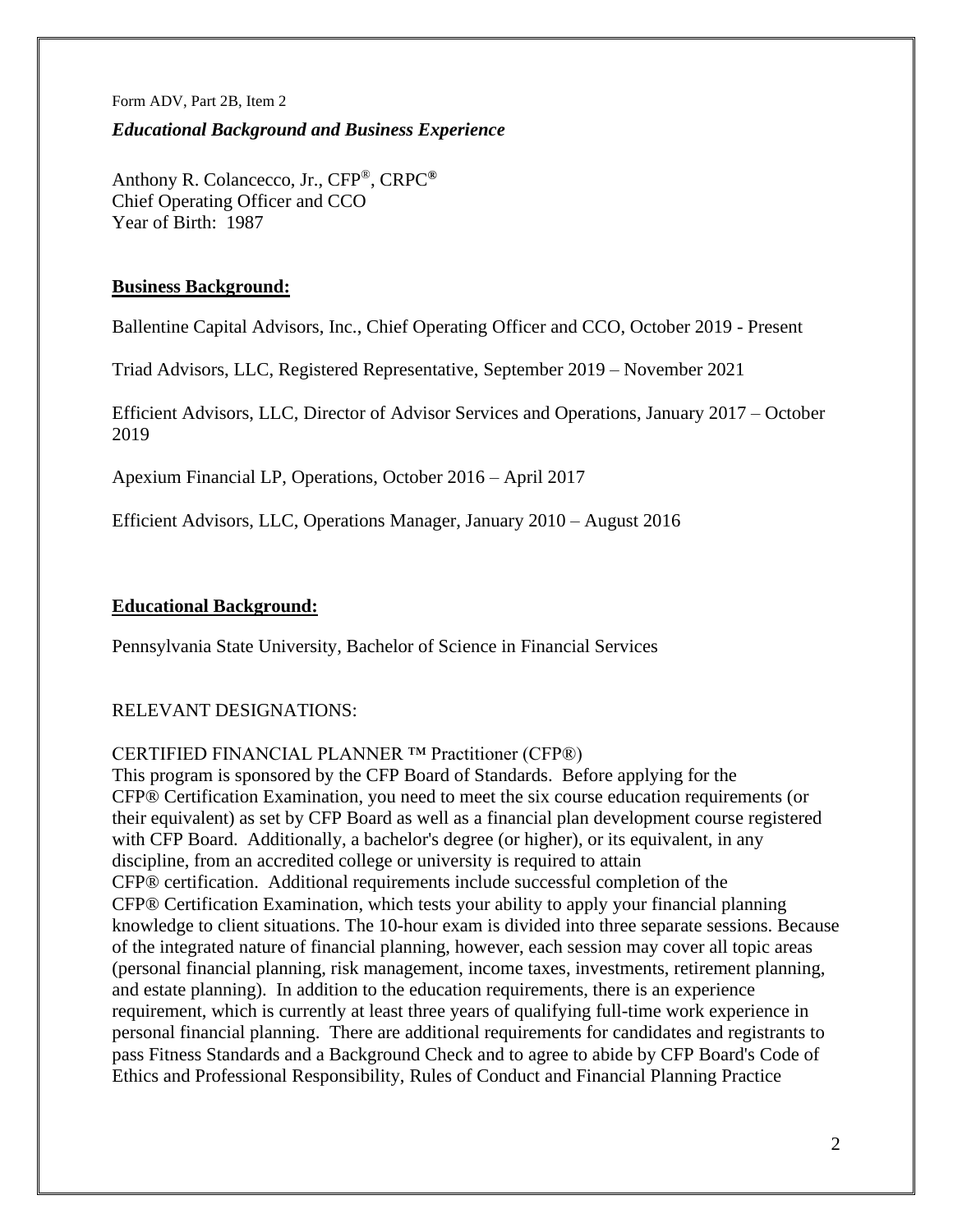Standards. Certificants must continue to meet continuing education requirements which presently include obtaining 30 hours of continuing education in selected subjects every two

# CHARTERED RETIREMENT PLANNING COUNSELOR (CRPC®)

Chartered Retirement Planning Counselor (CRPC) is a professional financial planning designation awarded by the College for Financial Planning. Individuals may earn the CRPC designation by completing a study program and passing a final multiple-choice examination. The CRPC program is developed with a focus on client-centered problem solving. Applicants gain in-depth knowledge of individuals' needs both before and after retirement. The College for Financial Planning describes the program as helping financial planners and advisers define and create a "road map for retirement" for their clients. Successful applicants earn the right to use the CRPC designation with their names for two years, which can improve job opportunities, professional reputation and pay. Every two years, CRPC professionals must complete 16 hours of continuing education and pay a small fee to continue using the designation.

Form ADV, Part 2B, Item 3

### *Disciplinary Information*

Mr. Colancecco does not have any reportable disciplinary disclosures.

Form ADV, Part 2B, Item 4

### *Other Business Activities*

Anthony R. Colancecco, Jr. has a financial industry affiliated business as an independent insurance agent. Not more than 30% of his time is spent on these activities. From time to time, he offers clients advice or products from those activities. He may receive separate yet typical compensation in the form of commissions for the sale of insurance products.

These practices represent a conflict of interest because it gives Mr. Colancecco an incentive to recommend products based on the commission amount received. This conflict is mitigated by the fact that Mr. Colancecco has a fiduciary responsibility to place the best interest of the client first and the clients are not required to purchase any products. Clients have the option to purchase these products through another insurance agent of their choosing.

Mr. Colancecco is also a Member of 2 AB Holdings LLC (since 2020).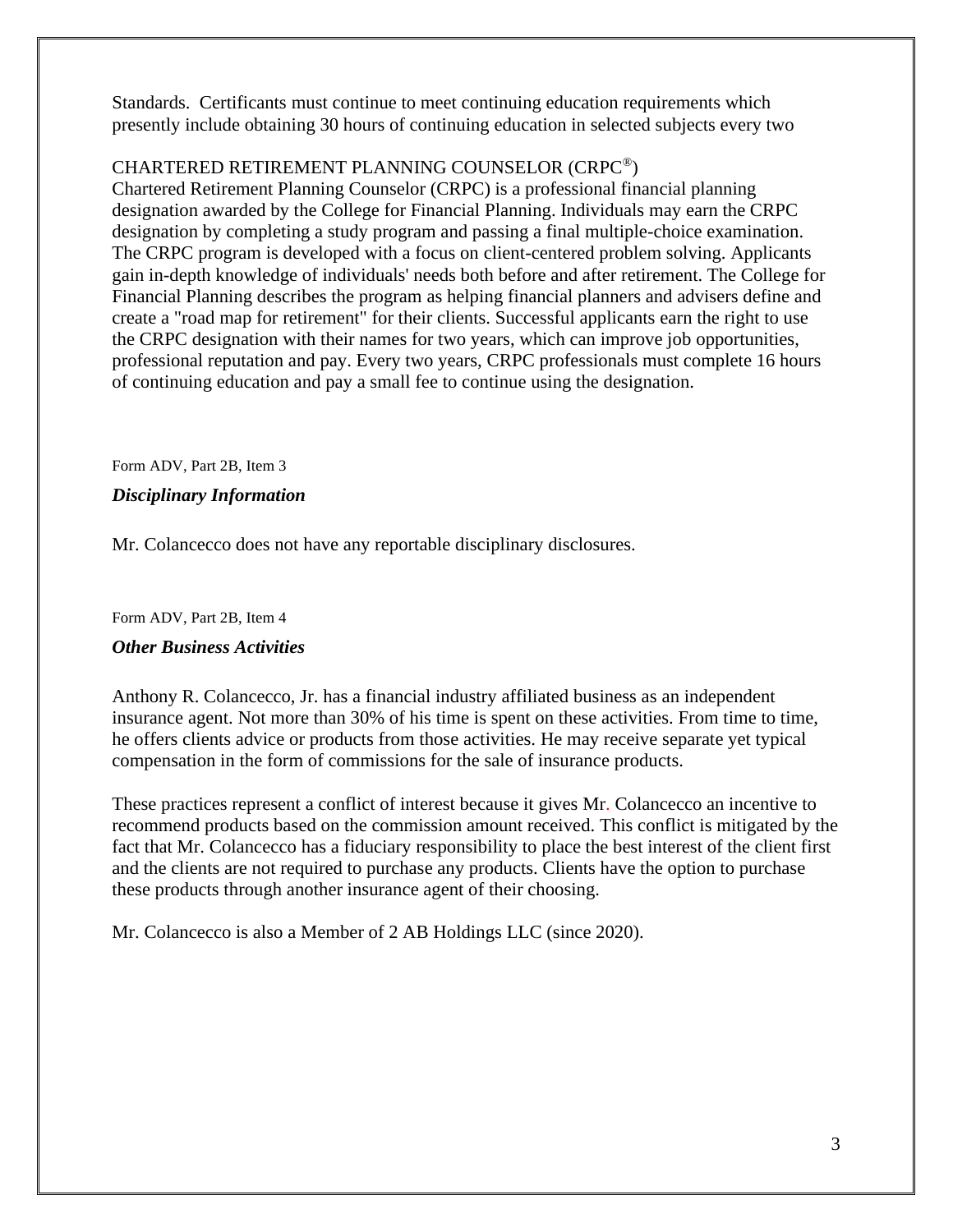#### *Additional Compensation*

Anthony R. Colancecco, Jr. does not receive any economic benefit from anyone, who is not a client, for providing advisory services.

Form ADV, Part 2B, Item 6

### *Supervision*

Ballentine Capital Advisors, Inc. has written supervisory procedures in place that are reasonably designed to detect and prevent violations of the securities laws, rules, and regulations of the Securities and Exchange Commission Investment Advisers Act of 1940. Anthony Colancecco, as the Chief Compliance Officer, monitors the investment advisory activities, personal investing activities, and adherence to the Advisor's compliance program and code of ethics of the BCA supervised persons on a continuous basis using various methods, including periodic inspection and review of client securities positions and transaction activity, obtaining certifications of compliance with company policies and procedures from those supervised, and obtaining and reviewing brokerage statements or transactions and holdings reports of the supervised persons. He can be reached at (864) 322-6046.

Form ADV, Part 2B, Item 7

### *Requirements for State-Registered Advisers*

Anthony R. Colancecco, Jr. does not have any reportable disciplinary events required to be disclosed in this section.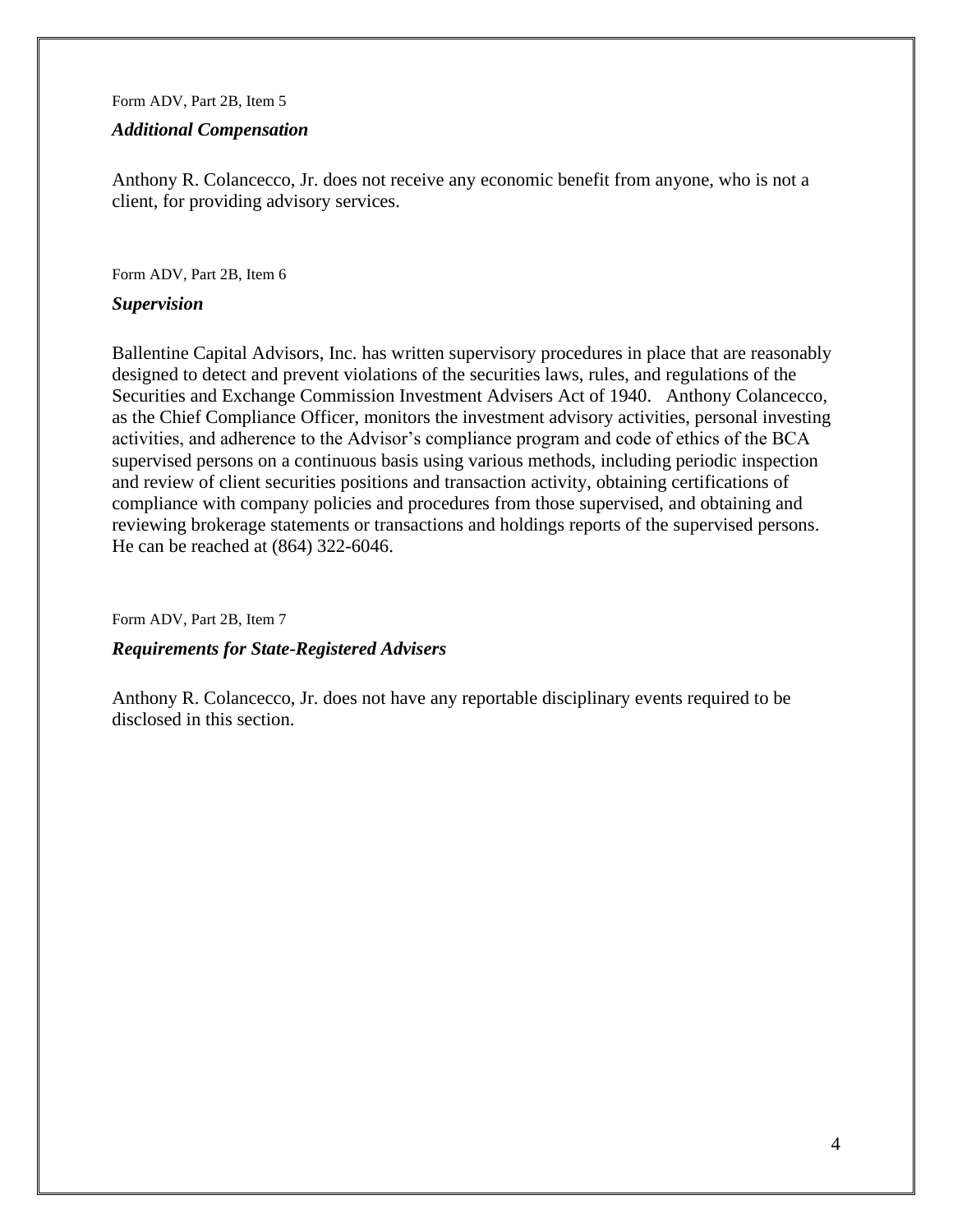*Cover Page*

#### **CAMERON BROOKS CANNON**

**15 Halton Green Way Greenville, South Carolina 29607**

**Phone: (864) 322-6046**

April 19, 2022

### **FORM ADV PART 2 BROCHURE SUPPLEMENT**

**This brochure supplement provides information about Cameron Brooks Cannon that supplements the Ballentine Capital Advisors, Inc. brochure. You should have received a copy of that brochure. Please contact Cameron Brooks Cannon if you did not receive a Ballentine Capital Advisors, Inc.'s brochure or if you have questions about this supplement. Mr. Cannon's CRD number is 7285867.**

**Additional information about Cameron Brooks Cannon is also available on the SEC's website at [www.adviserinfo.sec.gov.](http://www.adviserinfo.sec.gov/)**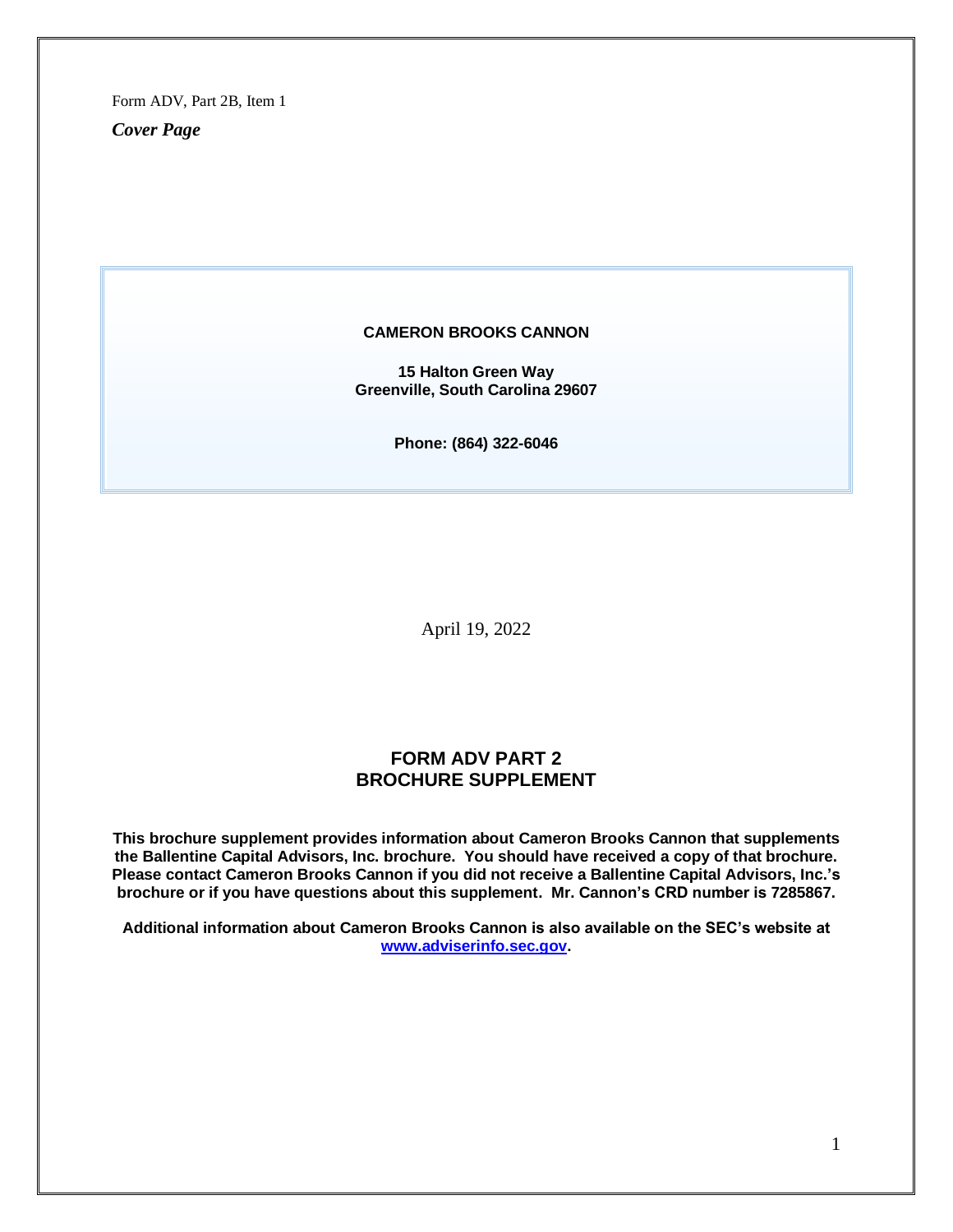# Form ADV, Part 2B, Item 2 *Educational Background and Business Experience*

Cameron Brooks Cannon Associate Wealth Advisor Year of Birth: 1998

# **Business Background:**

Ballentine Capital Advisors, Inc., Associate Wealth Advisor, July 2021 - Present

The Assurance Group, Insurance Broker, December 2020 – July 2021

IQ Capital Strategy, Financial Advisor Representative, August 2020 – July 2021

Steelworks of the Carolinas & Lesley Erectors, Accounting Manager, January 2020 – August 2020

Armada Analytics, Underwriting Intern, May 2019 – August 2019

Clemson University, Full Time Student, August 2017 – May 2020

Self Employed, Trainer, January 2015 – March 2018

## **Educational Background:**

Clemson University, Bachelor of Science in Economics, Graduated: 2020

Form ADV, Part 2B, Item 3

## *Disciplinary Information*

Mr. Cannon does not have any reportable disciplinary disclosures.

Form ADV, Part 2B, Item 4

## *Other Business Activities*

Cameron Brooks Cannon has a financial industry affiliated business as an independent insurance agent. Not more than 30% of his time is spent on these activities. From time to time, he may offer clients advice or products from those activities. He may receive separate yet typical compensation in the form of commissions for the sale of insurance products.